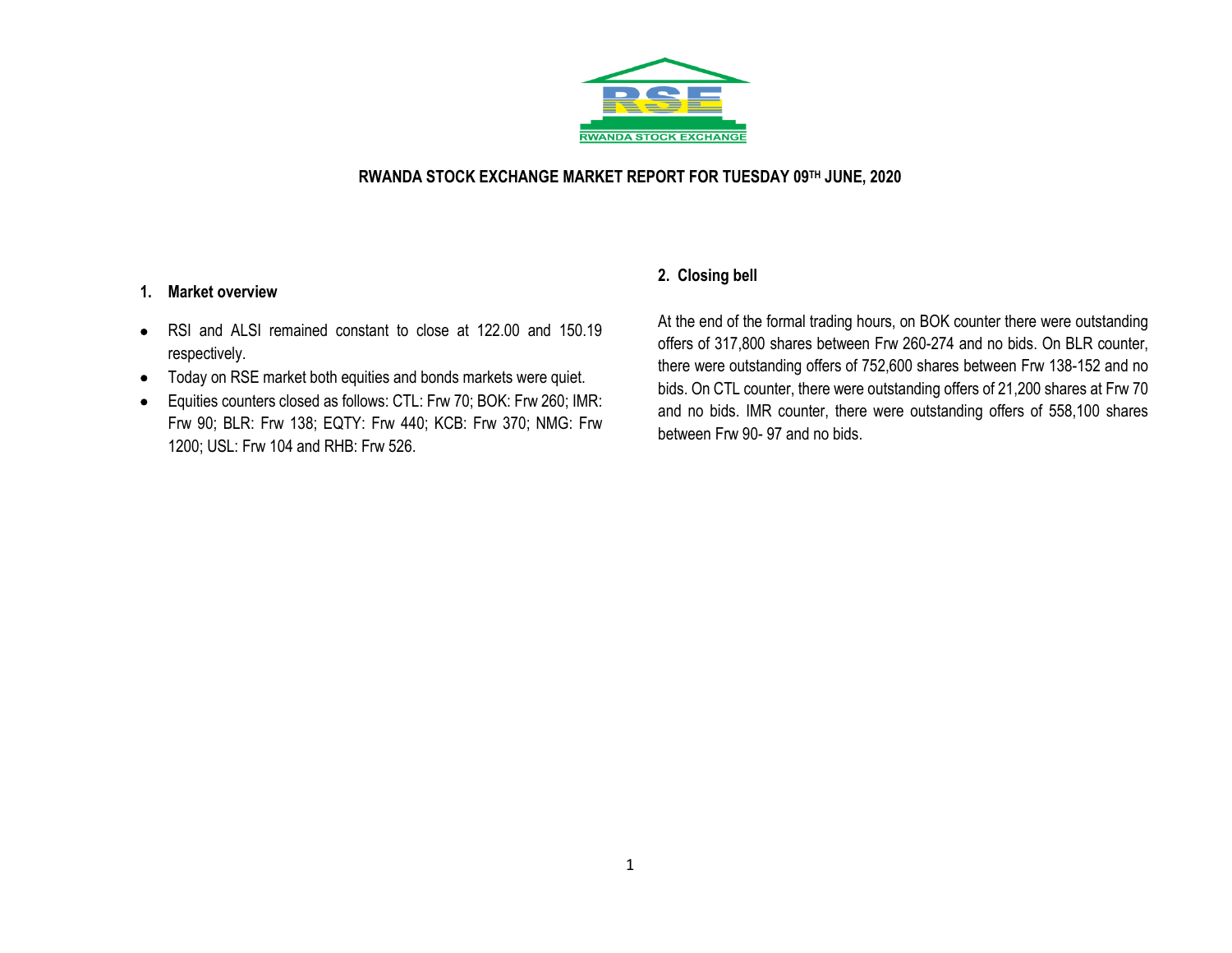|                     | 3. Equities Market on 09/06/2020 |             |                          |             |                               |                |       |        |               |              |
|---------------------|----------------------------------|-------------|--------------------------|-------------|-------------------------------|----------------|-------|--------|---------------|--------------|
| <b>ISIN-CODE</b>    | <b>Stock</b>                     | <b>High</b> | Past 12<br>months<br>Low | <b>High</b> | <b>Today's session</b><br>Low | <b>Closing</b> | Prev. | Change | <b>Volume</b> | <b>Value</b> |
| RW000A1JCYA5        | <b>BOK</b>                       | 278         | 259                      | 0.00        | 0.00                          | 260            | 260   | 0.00   | 0.00          | 0.00         |
| RW000A1H63N6        | <b>BLR</b>                       | 149         | 138                      | 0.00        | 0.00                          | 138            | 138   | 0.00   | 0.00          | 0.00         |
| KE0000000380        | <b>NMG</b>                       | 1,200       | 1,200                    | 0.00        | 0.00                          | 1,200          | 1,200 | 0.00   | 0.00          | 0.00         |
| KE0000000315        | <b>KCB</b>                       | 370         | 370                      | 0.00        | 0.00                          | 370            | 370   | 0.00   | 0.00          | 0.00         |
| KE0000000489        | <b>USL</b>                       | 104         | 104                      | 0.00        | 0.00                          | 104            | 104   | 0.00   | 0.00          | 0.00         |
| KE0000000554        | <b>EQTY</b>                      | 445         | 350                      | 0.00        | 0.00                          | 440            | 440   | 0.00   | 0.00          | 0.00         |
| <b>RW000A14UYP4</b> | <b>CTL</b>                       | 80          | 53                       | 0.00        | 0.00                          | 70             | 70    | 0.00   | 0.00          | 0.00         |
| RW000A2DN989        | <b>IMR</b>                       | 90          | 89                       | 0.00        | 0.00                          | 90             | 90    | 0.00   | 0.00          | 0.00         |
| ZAE000244737        | <b>RHB</b>                       | 0.00        | 0.00                     | 0.00        | 0.00                          | 526            | 0.00  | 0.00   | 0.00          | 0.00         |

| <b>Market Status</b> |          |
|----------------------|----------|
| 08h50-08h59          | Pre-Open |
| 09h00-12h00          | Open     |
| 12h00-08h50          | Close    |

**4. INDICES**



| <b>RSE ALL SHARE INDEX</b> |          |               |            |        |        |               |      |            |        |        |       |        |     |      |
|----------------------------|----------|---------------|------------|--------|--------|---------------|------|------------|--------|--------|-------|--------|-----|------|
| 160.00                     |          |               |            |        |        |               |      |            |        |        |       |        |     |      |
| 150.00<br>140.00           |          |               |            |        |        |               |      |            |        |        |       |        |     |      |
| 130.00                     |          |               |            |        |        |               |      |            |        |        |       |        |     |      |
| 120.00                     | ᡡ        | თ<br>H        | ఇ          | თ<br>⊣ | ្ព     | ឡ             | ဍ    | ຊ          | ្ល     | ្ល     | ន     | ន      | ន   | ALSI |
|                            | 01-Jun-1 |               | <b>Aug</b> | -Sep   | ಕ<br>o |               | -Dec |            |        |        | -Apr- |        |     |      |
|                            |          | $\frac{1}{2}$ | នី         | ੜ      | ដ      | <b>VON-TC</b> | ਏ    | $01$ -Jan- | 01-Feb | D1-Mai | ຮ່    | VeM-TO | ភ្ន |      |

| <b>INDICES</b>            | <b>Previous</b> | <b>Today</b> | <b>Points</b> | Change % |  |
|---------------------------|-----------------|--------------|---------------|----------|--|
|                           |                 |              |               |          |  |
| <b>RSI</b>                | 122.00          | 122.00       | 0.00          | 0.00     |  |
| <b>ALSI</b>               | 150.19          | 150.19       | 0.00          | 0.00     |  |
| <b>OTHER TRADING STAT</b> |                 |              |               |          |  |
| <b>Shares traded</b>      | 0.00            | 0.00         | 0.00          | 0.00     |  |
| <b>Equity Turnover</b>    | 0.00            | 0.00         | 0.00          | 0.00     |  |
| Number of deals           | 0.00            | 0.00         | 0.00          | 0.00     |  |
|                           |                 |              |               |          |  |

| Exchange rate against Frw as at 09/06/2020 |             |        |         |  |  |  |  |  |  |
|--------------------------------------------|-------------|--------|---------|--|--|--|--|--|--|
| Currency                                   | <b>Sell</b> | Buy    | Average |  |  |  |  |  |  |
| <b>USD</b>                                 | 944.03      | 925.52 | 934.78  |  |  |  |  |  |  |
| <b>KES</b>                                 | 8.88        | 8.70   | 8.79    |  |  |  |  |  |  |
| <b>UGS</b>                                 | 0.25        | 0.24   | 0.25    |  |  |  |  |  |  |
| <b>TZS</b>                                 | 0.40        | 0.39   | 0.40    |  |  |  |  |  |  |
| <b>ZAR</b>                                 | 56.42       | 55.32  | 55.87   |  |  |  |  |  |  |
| <b>Market Capitalization (Frw)</b>         |             |        |         |  |  |  |  |  |  |
| 3,406,945,395,836                          |             |        |         |  |  |  |  |  |  |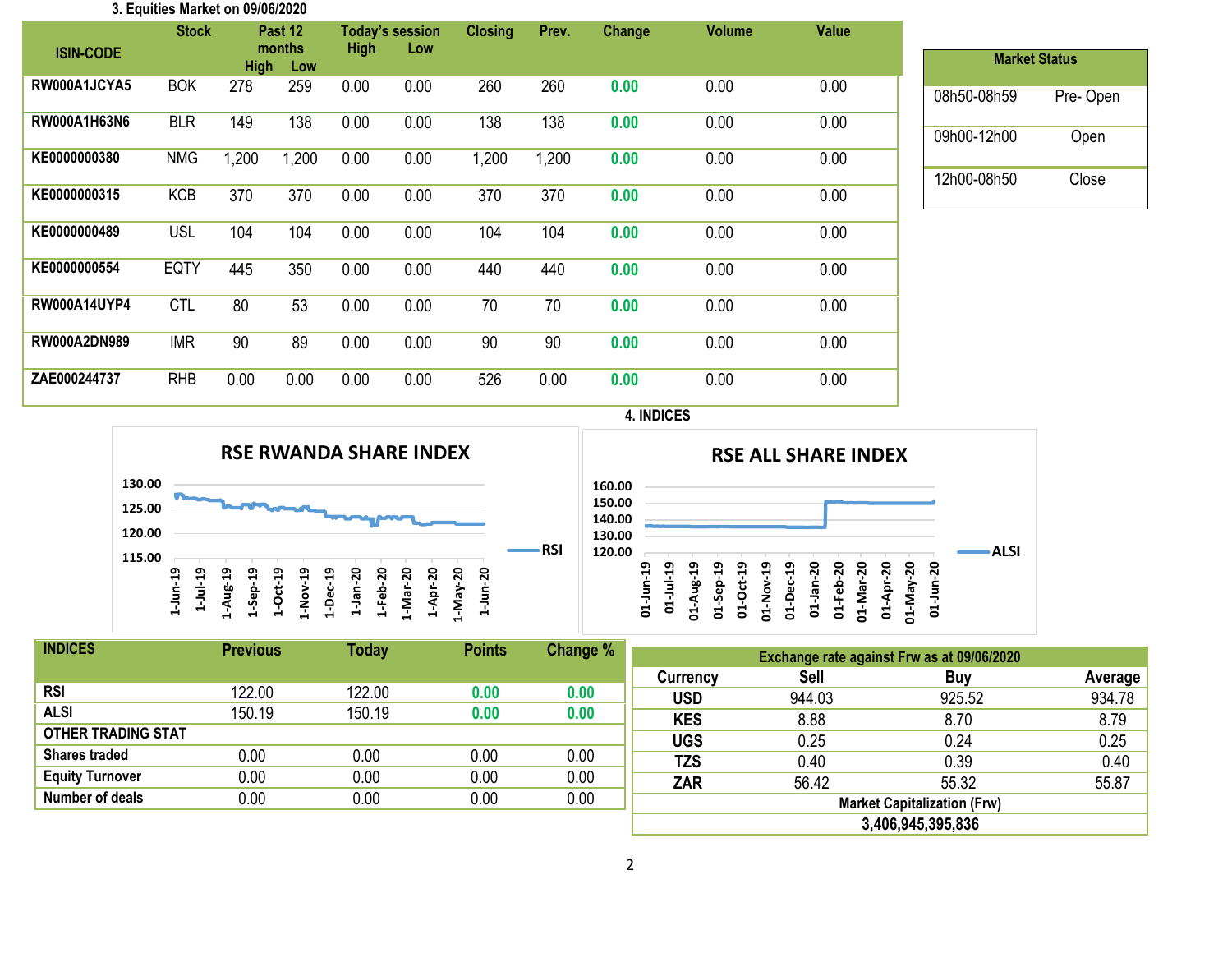# **5. Bond market on 09/06/2020**

# A**.** Government bonds

| <b>ISIN-CODE</b>    | <b>Status</b> | <b>Security</b> | <b>Maturity</b> | <b>Coupon rate</b> | Close.<br><b>Price</b> | Prev.<br><b>Price</b> | <b>Bids</b> | <b>Offers</b> | <b>Bond traded</b> |
|---------------------|---------------|-----------------|-----------------|--------------------|------------------------|-----------------------|-------------|---------------|--------------------|
| RW000A1ZTAM0        |               | FXD4/2014/7yrs  | 19/11/2021      | 12.475%            | 103                    | 100.1                 | 0.00        | 0.00          | 0.00               |
| <b>RW000A1Z2RJ7</b> |               | FXD2/2015/10yrs | 25/05/2025      | 12.925%            | 102.33                 | 102.5                 | 0.00        | 0.00          | 0.00               |
| RW000A1Z5Z93        |               | FXD3/92015/5yrs | 21/08/2020      | 11.950%            | 104.57                 | 103                   | 0.00        | 0.00          | 0.00               |
| <b>RW000A187NK1</b> |               | FDX1/2016/5yrs  | 19/02/2021      | 12.00%             | 106.09                 | 101.9                 | 0.00        | 0.00          | 0.00               |
| RW000A182K48        |               | FXD2/2016/15Yrs | 09/05/2031      | 13.5%              | 105.5                  | 103.2                 | 0.00        | 0.00          | 0.00               |
| RW000A185V91        |               | FXD 3/2016/5Yrs | 20/08/2021      | 12.25%             | 108.25                 | 106                   | 0.00        | 0.00          | 0.00               |
| RW000A19D0U5        |               | FXD1/2017/5Yrs  | 18/02/2022      | 12.375%            | 106.7                  | 102.6                 | 0.00        | 0.00          | 0.00               |
| RW000A19JG53        |               | FXD2/2017/7Yrs  | 17/05/2024      | 12.675%            | 106                    | 106                   | 0.00        | 0.00          | 0.00               |
| <b>RW000A19NL84</b> |               | FXD3/2017/5Yrs  | 19/08/2022      | 12.200%            | 101                    | 102.5                 | 0.00        | 0.00          | 0.00               |
| RW000A19S1Q4        | Re-opened     | FXD4/2017/7Yrs  | 15/11/2024      | 12.40%             | 103                    | 105.2                 | 0.00        | 0.00          | 0.00               |
| RW000A19W8Z4        |               | FXD1/2018/5Yrs  | 17/02/2023      | 11.80%             | 101.3                  | 102.1                 | 0.00        | 0.00          | 0.00               |
| <b>RW000A19HS6</b>  | Re-opened     | FXD2/2018/10Yrs | 12/05/2028      | 12.50%             | 102.1                  | 100.1                 | 0.00        | 0.00          | 0.00               |
| RW000A194997        | Re-opened     | FXD3/2018/15Yrs | 05/08/2033      | 12.9%              | 103.5                  | 103.5                 | 0.00        | 0.00          | 0.00               |
| <b>RW000A2RUZ00</b> |               | FXD4/2018/3Yrs  | 19/11/2021      | 11.150%            | 102                    | 102                   | 0.00        | 0.00          | 0.00               |
| RW000A2RYEG9        | Re-opened     | FXD1/2019/7Yrs  | 13/02/2026      | 11.850%            | 100.4                  | 106.7                 | 0.00        | 0.00          | 0.00               |
| RW000A2R26W1        | Re-opened     | FXD2/2019/5Yrs  | 17/05/2024      | 11.300%            | 100.1                  | 105                   | 0.00        | 0.00          | 0.00               |
| RW000A2R64M3        | Re-opened     | FXD3/2019/20Yrs | 29/07/2039      | 13.250%            | 103                    | 102.6                 | 0.00        | 0.00          | 0.00               |
| <b>RW000A2SA2Y9</b> | Re-opened     | FXD4/2019/3Yrs  | 18/11/2022      | 10.950%            | 103.84                 | 102                   | 0.00        | 0.00          | 0.00               |
| <b>RW000A2SA2Z6</b> | Re-opened     | FXD5/2019/7Yrs  | 13/11/2026      | 11.550%            | 103.4462               | 102.1947              | 0.00        | 0.00          | 0.00               |
| <b>RW000A2SB2X0</b> |               | FXD1/2020/3Yrs  | 20/01/2023      | 10.800%            | 100                    | 100                   | 0.00        | 0.00          | 0.00               |
| <b>RW000A28UBB2</b> |               | FXD2/2020/15Yrs | 02/02/2035      | 12.550%            | 105                    | 101                   | 0.00        | 0.00          | 0.00               |
| <b>RW000A28VKN6</b> |               | FXD3/2020/3Yrs  | 24/03/2023      | 10.650%            | 103                    | 101                   | 0.00        | 0.00          | 0.00               |
| <b>RW000A28XYS2</b> |               | FXD4/2020/10Yrs | 10/05/2030      | 12.150%            | 101.95                 | 101.8                 | 0.00        | 0.00          | 0.00               |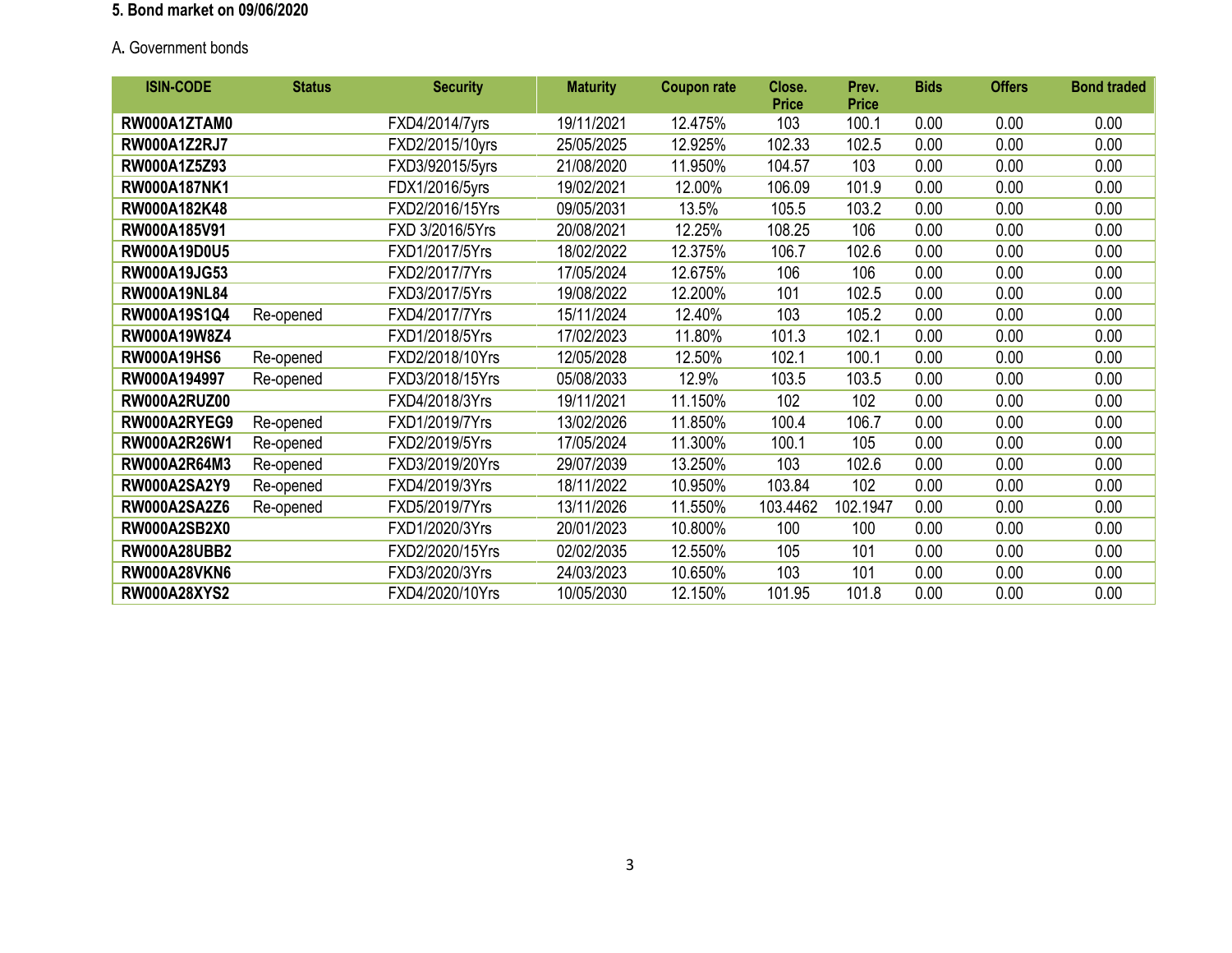## **6. CORPORATE NEWS**

- **The KCB GROUP PLC 49th Annual General Meeting has approved an interim dividend of Kes. 1.00 Per ordinary share paid on 15 November 2019 and a final dividend of Kes. 2.50 per ordinary share, payable, net of withholding tax, on or before 3 July, 2020 to shareholders on the Register of Members at the close of business on 27 April, 2020.**
- **Equity Group Holdings Plc's Board of Directors have withdrawn the Proposed Dividend Recommendation and instead recommend to shareholders that no dividend will be paid for the financial year ended 31st December, 2019 after considering the events that have taken place since the financial results of the company for the year 2019 were released and particularly the effects of the COVID-19 pandemic to both the world and the Kenya economy.**
- **The Annual General Meeting of Shareholders of BK Group Plc. has approved a final dividend for the year ended 31st December, 2019 at the annual dividend of Frw 14.4 per ordinary share subject to withholding tax, where applicable be payable to shareholders whose applicable to shareholders whose name(s) stand on the register of members of the company as of close of business on 12th June, 2020. As recommended by the Regulator BNR, the dividend payment for 2019 is deferred to 2021 when the uncertainties arising from the COVID-19 pandemic and its impact on liquidity will have been moderated.**
- **Given the significant uncertainties on the extent and duration of the disruption as a result of the COVID-19 outbreak, BRALIRWA Plc. Board of Directors have taken steps to protect the company cash flow to preserve liquidity in the interest of the company, and as such proposed not to pay out any dividend on the 2019 result. This proposal will also be subject to approval during the upcoming Annual General Meeting.**
- **The Board of Directors of Crystal Telecom Ltd approved a dividend declaration of Frw 3.72 per share to be paid out to the shareholders upon ratification at the next Annual General Meeting.**
- **The Directors of Nation Media Group Plc didn't recommend payment of a final dividend and recommended, subject to approval by the CMA, the Nairobi Securities Exchange Plc and the shareholders at the Annual General Meeting, a bonus share issue of one new fully paid ordinary share for every ten shares held in the capital of the Company, to the shareholders on the register of members at the close of business on 12th June, 2020. The new shares shall not qualify for payment of any dividend for the year 2019.**